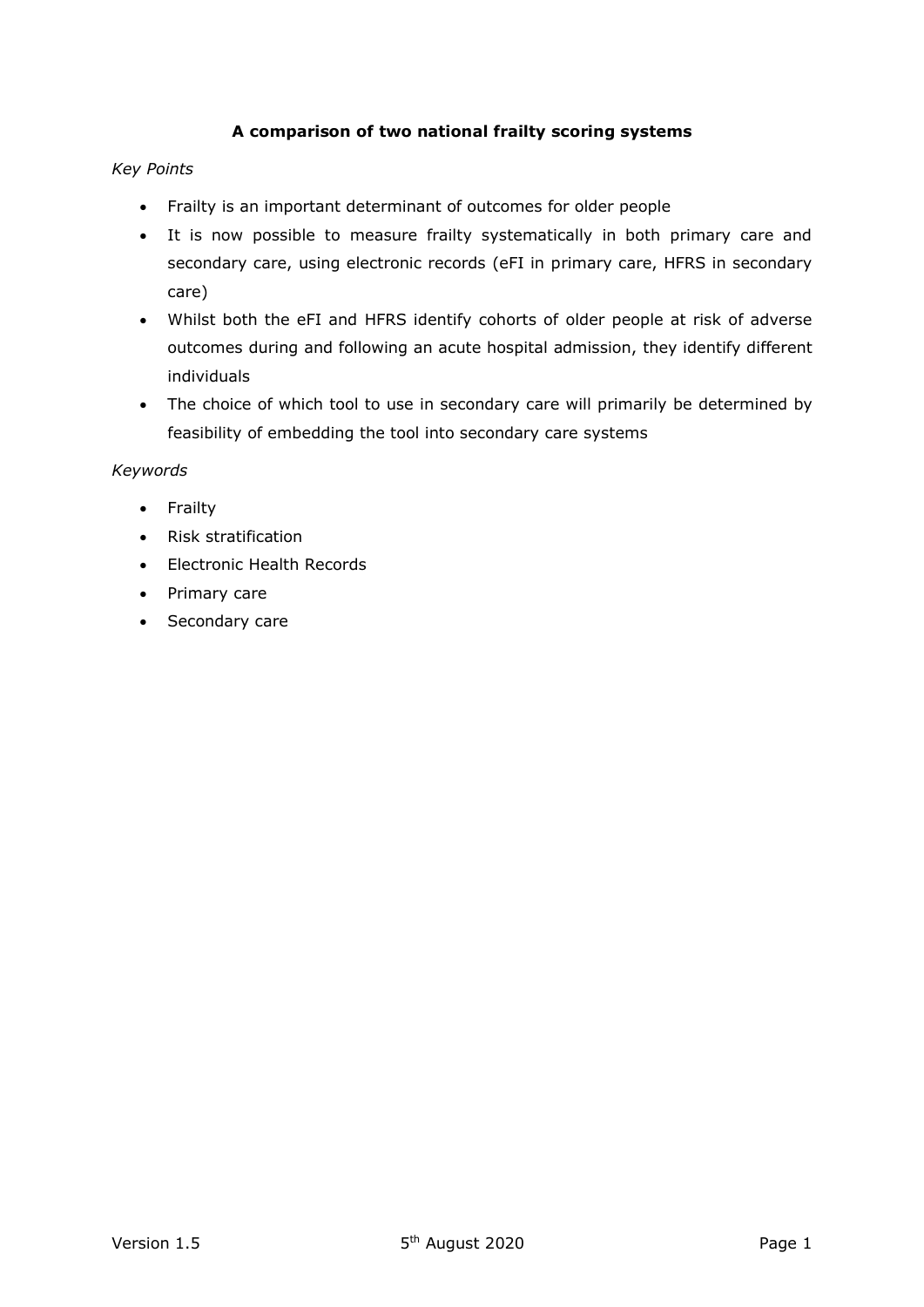# **Abstract**

# *Background*

The electronic Frailty Index (eFI) has been developed in primary care settings. The Hospital Frailty Risk Score (HFRS) was derived using secondary care data.

### *Objective*

Compare the two different tools for identifying frailty in older people admitted to hospital.

## *Design and setting*

Retrospective cohort study using the Secure Anonymised Information Linkage Databank, comprising 126,600 people aged 65+ who were admitted as an emergency to hospital in Wales from January 2013 up until December 2017.

### *Methods*

Pearson's correlation coefficient and weighted kappa were used to assess the correlation between the tools. Cox and logistic regression were used to estimate Hazard Ratios (HRs) and Odds Ratios (ORs). The Concordance statistic and Area Under the Receiver Operating Curves (AUROC) were estimated to determine discrimination.

#### *Results*

Pearson's correlation coefficient was 0.26 and the weighted kappa was 0.23. Comparing the highest to the least frail categories in the two scores the HRs for 90-day mortality, 90 day emergency readmission and care home admissions within 1-year using the HFRS were 1.41, 1.69, and 4.15 for the eFI 1.16, 1.63 and 1.47. Similarly, the ORs for inpatient death, length of stay greater than 10 days and readmission within 30-days were 1.44, 2.07 and 1.52 for the HFRS, and 1.21, 1.21 and 1.44 for the eFI. AUROC was determined as having no clinically relevant difference between the tools.

## *Conclusions*

The eFI and HFRS have low correlation between their scores. The HRs and ORs were higher for the increasing frailty categories for both the HFRS and eFI.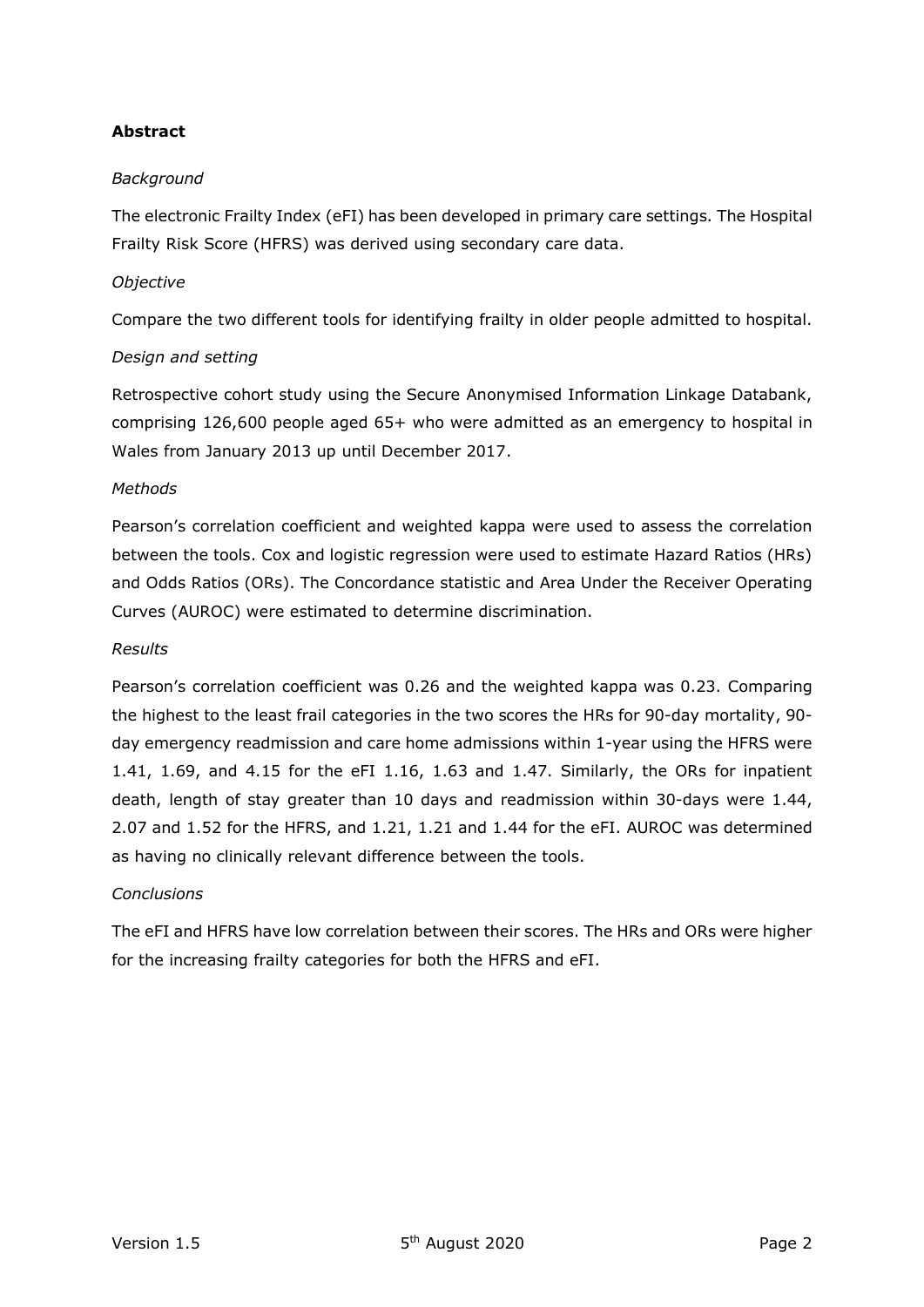### **Introduction**

People aged 65+ are frequent users of urgent care (encompassing acute and emergency care), and have poor short, medium and longer term outcomes, which worsen with increasing degrees of frailty [1-4].

NHS policy [5] encourages early identification of frailty during an urgent care episode to inform prognosis, guide clinical decision making, and activate evidence based interventions such as Comprehensive Geriatric Assessment (CGA) [6]. The Clinical Frailty Scale has been validated in the urgent care context [7-9], and is quick simple and easy to use [10]; yet as with any manual scale, imposes an implementation burden, and reliability is often suboptimal [11].

An alternative approach to manual scales is to take advantage of routine data and the growing use of Electronic Health Records (EHRs), to provide clinicians with automated frailty scores. The advantage of such an approach includes greater reliability, and potentially dynamic, real-time updates. There are only two systematic frailty score available for use in the NHS: the electronic Frailty Index (eFI - derived from primary care Read codes) [12, 13] and the Hospital Frailty Risk Score (HFRS - derived from secondary care International Classification of Disease version 10 (ICD-10) codes) [14]. If either (or both) of these could be implemented into EHRs, they could provide robust and reliable frailty measures available to guide clinical decision making 24 hours per day. However, the relationship between these two scales has not been studied, so it is unclear which scale, might best predict outcomes in the urgent care context.

Aside from influencing clinical care, advantages of a frailty identification tool in secondary care include:

- Informing service provision
- Linkage to Patient Reported Outcome Measures
- Informing commissioning and reimbursement decisions
- Research and quality improvement

This study aimed to compare and contrast the HFRS and the eFI in urgent care cohorts, and their ability to predict hospital-related outcomes.

## **Methods**

## *Study design*

We undertook a retrospective cohort study using routinely collected primary and secondary care data. Routinely Collected Data (RCD) are increasingly used for research. RCD collected under real-world circumstances maximises representativeness of the study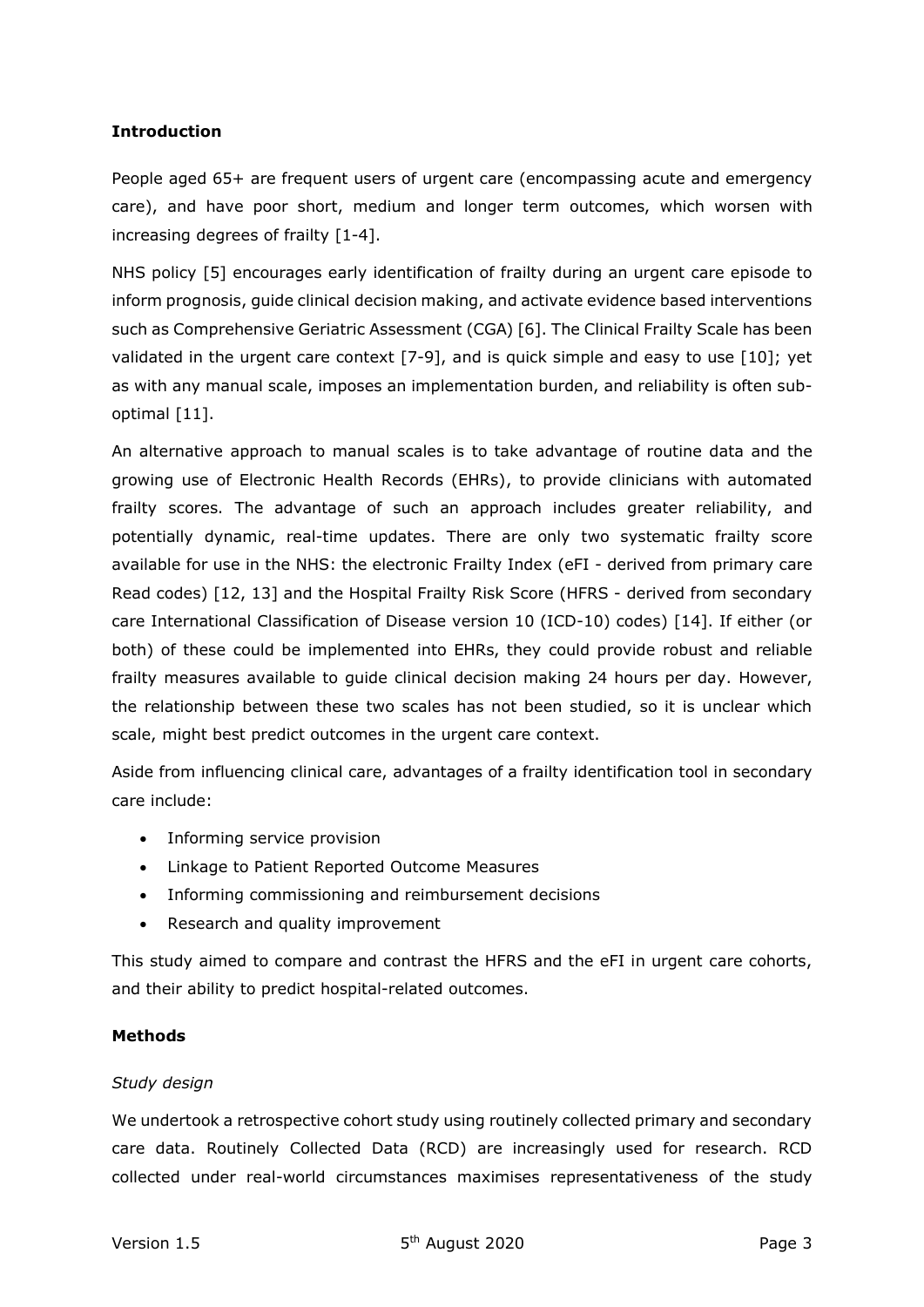population and generalisability of findings, maximises resource efficiencies and allows the capture of information in large populations with continuously collected clinical events across long time periods [15].

### *Data sources*

To construct both the HFRS and eFI, access was required to linked data containing primary and secondary care patient records. Our cohort was created using the Secure Anonymised Information Linkage (SAIL) Databank [16-18]. The SAIL Databank has a unique individual anonymised person identifier known as an Anonymous Linking Field (ALF) and unique address anonymised identifier known as a Residential Anonymous Linking Field (RALF) [18] that are used to link between data sources at individual and residential levels, respectively. Individual linking fields, nested within residences are both contained in the anonymised version of the Welsh Demographic Service Dataset (WDSD), replacing the identifiable names and addresses of people who are registered with an NHS General Practitioner service. The databank also contains the Welsh Longitudinal General Practice (WLGP) primary care dataset. We used the Emergency Department Data Set (EDDS) and the Patient Episode Database for Wales (PEDW) for details of events in emergency departments and emergency hospital admissions respectively. We used the Annual District Death Extract (ADDE) to determine deaths. We used the WDSD to check if individuals had moved out of Wales in the follow up period, and to confirm the date of death.

We created an index for anonymised care home addresses in the Welsh Demographic Service Dataset (WDSD). The WDSD contains details of address changes declared to the NHS for the population of Wales. We therefore determined the date of a care home move by anonymously observing changes in residence for everyone in our cohort into any of the residences indexed as a care home in the WDSD. An anonymised care home index was created by using the Care Inspectorate Wales (CIW) data source and assigning a Unique Property Reference Number (UPRN) to each address. The UPRN was double encrypted into a project level RALF and uploaded into SAIL to create a deterministic match to the WDSD.

## *Electronic Frailty Index*

The eFI is based on the internationally established cumulative deficit model, and assigns a frailty score to an individual calculated using 36 variables from primary care data including symptoms, signs, diseases, disabilities and abnormal laboratory values, referred to as deficits [19]. The eFI score is the number of deficits present, expressed as an equally weighted proportion of the total. An individual with a single deficit would be assigned an eFI of 1/36 (0.03); another with nine deficits would be assigned an eFI of 9/36 (0.25). The eFI score is then used to categorise individuals as: fit (eFI value of 0-0.12), mild  $(>0.12 - 0.24)$ , moderate  $(>0.24 - 0.36)$ , or severely frail  $(>0.36)$  [12, 13].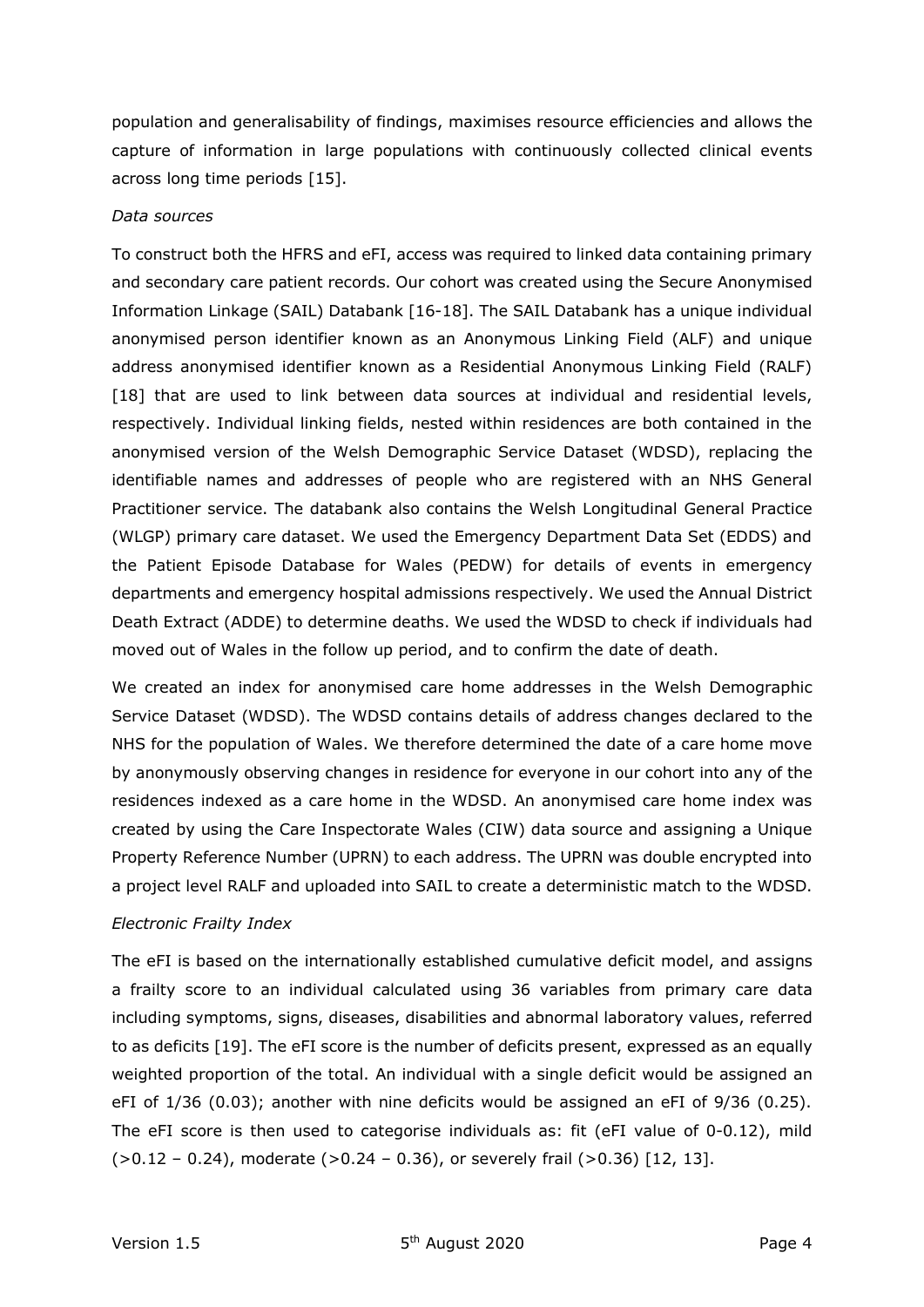### *Hospital Frailty Risk Score*

The HFRS was developed using Hospital Episode Statistics (a database containing details of all admissions, A&E attendances and outpatient appointments at NHS hospitals in England), and validated on over one million older people (75+) using hospitals in 2014/15. The HFRS uses ICD-10 codes to search for specific conditions from secondary care. A weight is then applied to the conditions and a cumulative sum is used to determine a frailty risk of: Low, Intermediate or High [14].

### *Inclusion criteria*

We included patients that met the following criteria:

- Individuals aged over 65 years at the time of hospital admission.
- Individuals having been admitted as an emergency to hospital from January 2013 up until December 2017. For those with more than one emergency admission a single admission was selected randomly.
- Individuals were registered with a general practice contributing data to SAIL at the time of admission.
- Individuals with a residential history in the WDSD.

The 'unit of analysis' was individual patients, with their service outcomes (e.g. readmissions) being those occurring after their 'index' emergency admission.

#### *Sample size*

We included patients admitted to hospital as an emergency from January 2013 to December 2017, for individuals who were admitted more than once a random admission was chosen. We used information from the previous 10 years to construct the eFI and two years prior to the emergency admission date for the HFRS. The index admission date data was omitted for the calculation of the HFRS to ensure only prior knowledge was used to determine the HFRS score. The sample sizes used were sufficiently large to detect even very small statistical differences in the predictive accuracy of the tools. Specifically, our *a priori* approach was that at a difference in the Area Under the Receiver Operator Curve (AUROC) of 0.05 would be considered the minimum clinically important difference.

## *Data analyses*

To determine if the eFI and HFRS identify the same groups of individuals we calculated the continuous and categorical scores of both tools for each patient on the day before their index admission date. We then analysed the correlation of the continuous scores using Pearson's correlation coefficient, and the categorised scores using weighted kappa scores.

We used data from January 2013 to December 2017 to test and compare the predictive validity of the eFI and HFRS for the following hospital-related outcomes: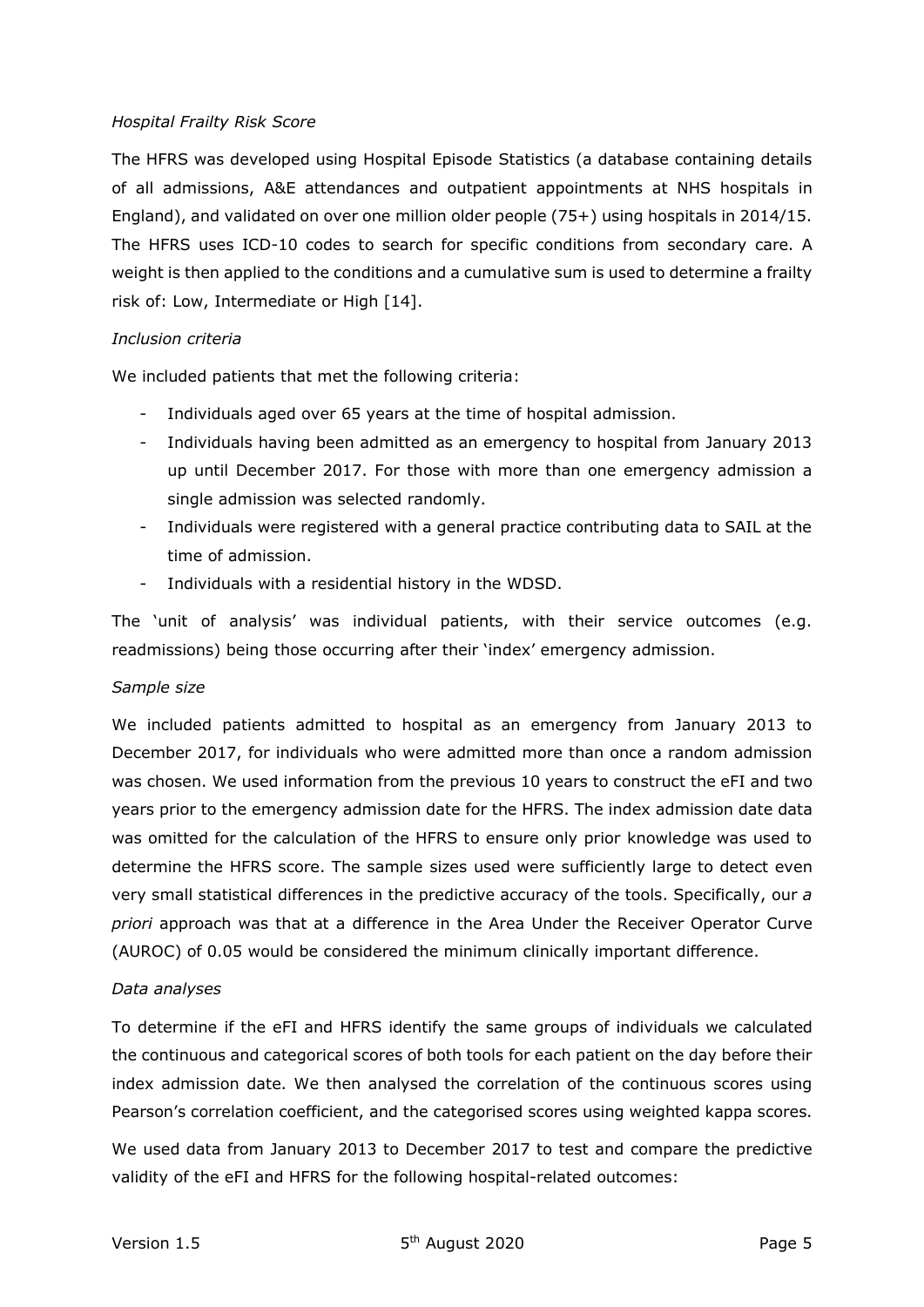- Mortality: in-patient deaths, and deaths within 90 days of the emergency admission.
- Hospital resource use: extended length of stay (greater than 10 days), 30-day readmission rates, readmission within 90 days (censored for deaths).
- Care home admissions: for patients living in their own homes on admission, we measured admissions to a care home from hospital within 1-year of the index admission.

Cox regression models were used to predict Hazard Ratios (HRs) for 90-day time-to-event outcomes; mortality and emergency readmissions to hospital, and care home admissions within 1-year. Logistic regression models were used to predict binary outcomes (Inpatient mortality, length of stay greater than 10-days and readmission within 30-days). All models were adjusted for age and gender. Discrimination was assessed using the adjusted concordance statistic and Receiver Operating Characteristic (ROC) curves to estimate areas under the curve (AUC) for the Cox and logistic regression models respectively.

# **Results**

The data included 126,600 individuals admitted to hospital as an emergency between January 2013 and December 2017. To identify new care home moves, people that were already resident in a care home were removed from the cohort for the care home analysis  $(N = 11,294$  removed). The baseline characteristics for included participants are shown in [Table](#page-6-0) 1.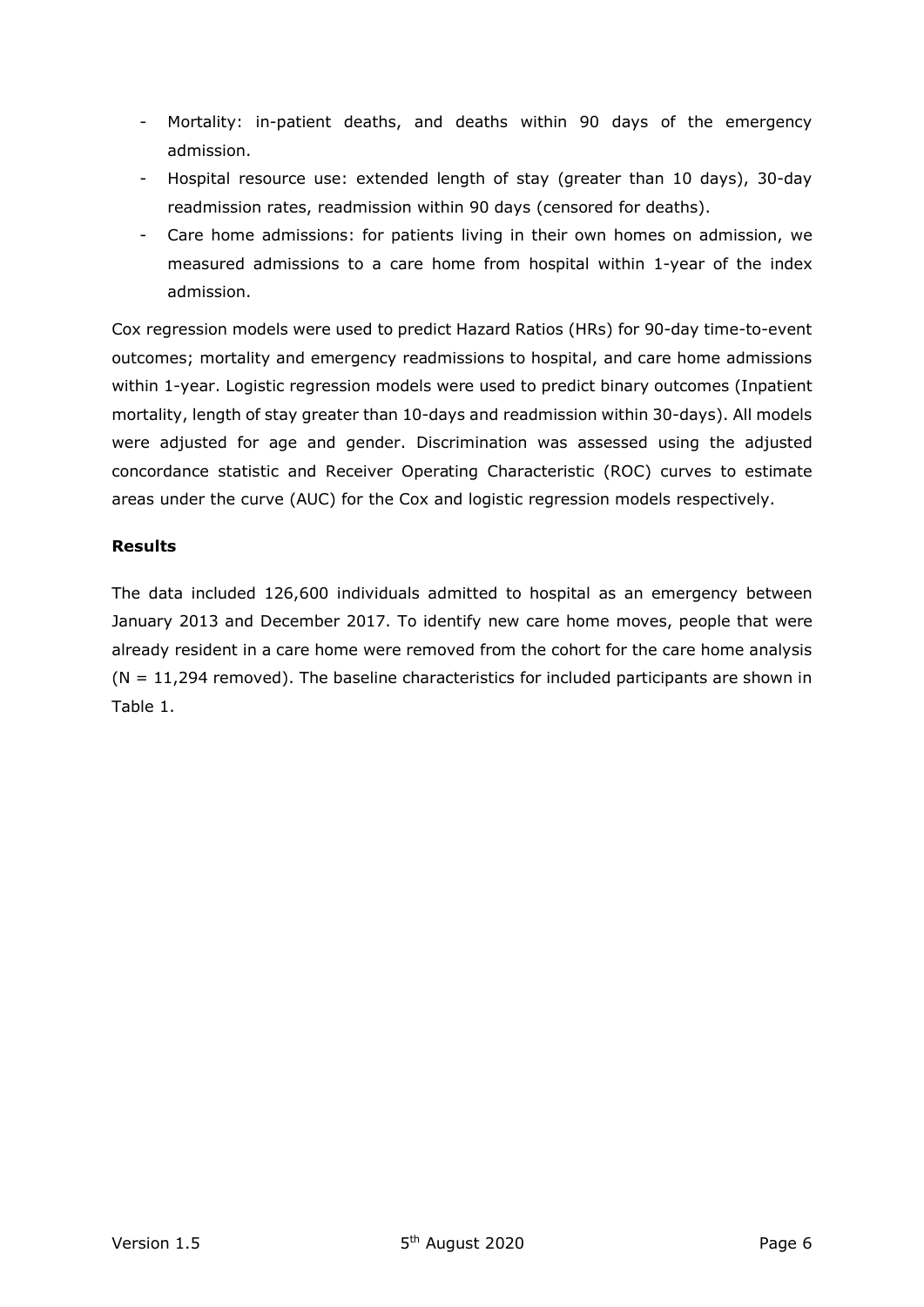### <span id="page-6-0"></span>Table 1 Baseline characteristics

|                    | Emergency admissions                             | Not resident in a care home at time |  |  |
|--------------------|--------------------------------------------------|-------------------------------------|--|--|
|                    |                                                  | of admission                        |  |  |
| Cohort size, N     | 126,600                                          | 115,306                             |  |  |
| Mean age (SD)      | 79.3 (8.4)                                       | 78.7 (8.2)                          |  |  |
| Gender: Female (%) | 53.1%                                            | 52.0%                               |  |  |
| eFI                |                                                  |                                     |  |  |
| Fit                | 12.6%                                            | 13.4%                               |  |  |
| Mild               | 38.3%                                            | 39.5%                               |  |  |
| Moderate           | 34.0%                                            | 33.4%                               |  |  |
| Severe             | 15.2%                                            | 13.7%                               |  |  |
| <b>HFRS</b>        |                                                  |                                     |  |  |
| Low                | 53.6%                                            | 56.9%                               |  |  |
| Intermediate       | 33.5%                                            | 32.4%                               |  |  |
| High               | 12.9%                                            | 10.6%                               |  |  |
|                    | Welsh Index of Multiple Deprivation (WIMD) 2014* |                                     |  |  |
| Least Deprived 1   | 19.7%                                            | 20.0%                               |  |  |
| $\overline{2}$     | 18.3%                                            | 18.3%                               |  |  |
| 3                  | 20.9%                                            | 20.6%                               |  |  |
| $\overline{4}$     | 21.5%                                            | 21.3%                               |  |  |
| Most deprived 5    | 19.7%                                            | 19.8%                               |  |  |

\* WIMD is the official measure of relative deprivation for small areas in Wales.

Overall the Pearson's correlation coefficient for the continuous measures was 0.26 (95% CI 0.252-0.262). Table 2 shows the agreement between the two categorised measures (using original categories); Table 3, with a combined eFI fit & mild category, matches the following groups from the eFI and HFRS: eFI fit and mild (combined) to low HFRS, eFI moderate to intermediate HFRS, and the eFI severe to high HFRS. Table 3 shows that, with a combined eFI 'Fit & Mild' category, the two marginal distributions are quite similar – both have just over half of cases in the lowest category and approximately an eighth in the highest category. Table 3 also indicates low agreement between the two measures – relatively large numbers of people are in the highest category for one measure but in the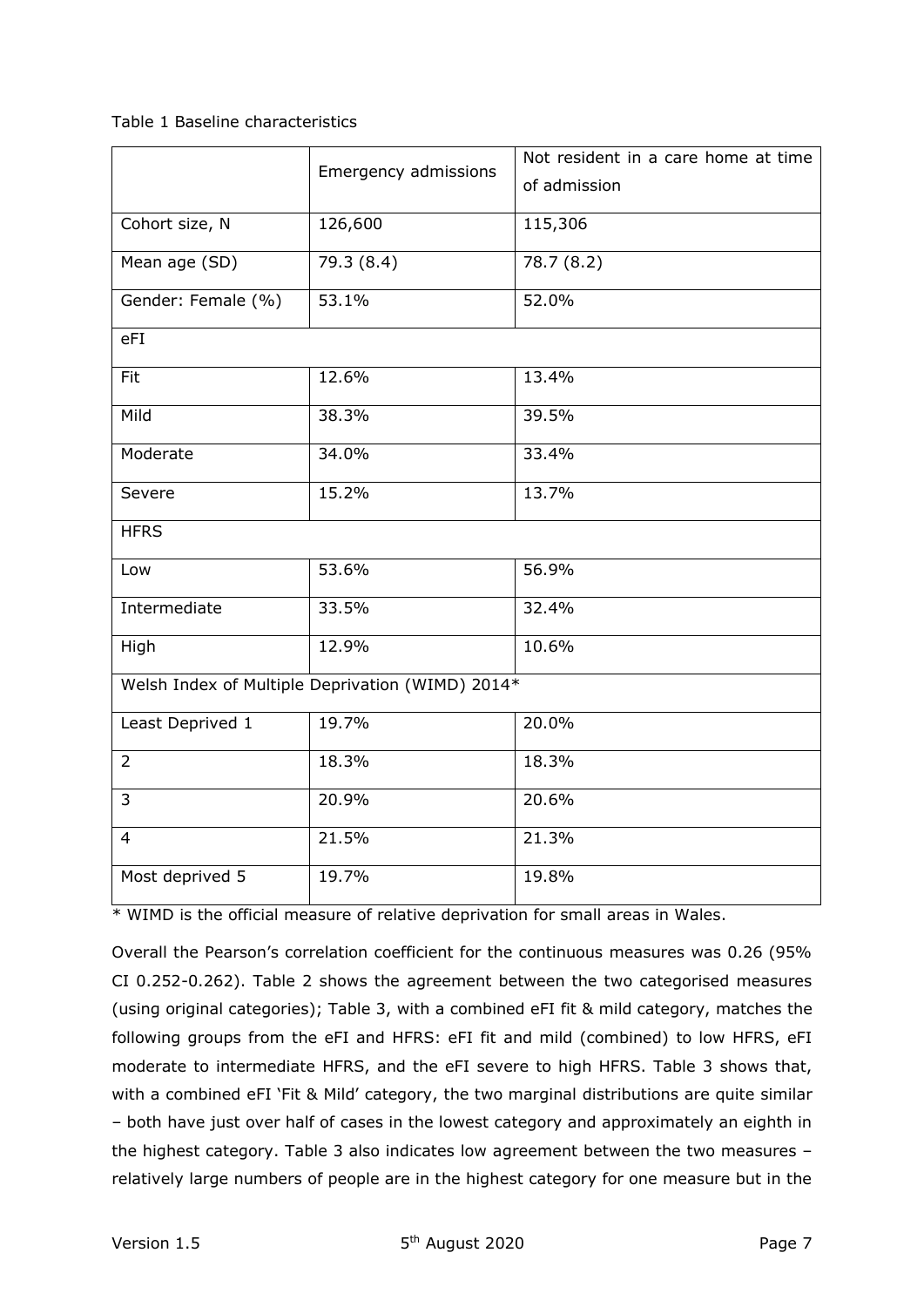lowest for the other. More formally, the weighted kappa scores for these categories was 0.23 (95% CI 0.22-0.24) – slight agreement.

|             |              | <b>Fit</b> | Mild       | Moderate   | Severe     | <b>Totals</b> |
|-------------|--------------|------------|------------|------------|------------|---------------|
| <b>HFRS</b> | Low          | 11393      | 29256      | 20526      | 6727       | 67902         |
|             |              | $(9.0\%)$  | $(23.1\%)$ | $(16.2\%)$ | $(5.3\%)$  | $(53.6\%)$    |
|             | Intermediate | 3757       | 14855      | 15953      | 7846       | 42411         |
|             |              | $(3.0\%)$  | $(11.7\%)$ | $(12.6\%)$ | $(6.2\%)$  | $(33.5\%)$    |
|             | High         | 780        | 4343       | 6516       | 4648       | 16287         |
|             |              | $(0.6\%)$  | $(3.4\%)$  | $(5.1\%)$  | $(3.7\%)$  | $(12.9\%)$    |
|             | Totals       | 15930      | 48454      | 42995      | 19221      | 126600        |
|             |              | $(12.6\%)$ | $(38.3\%)$ | (34%)      | $(15.2\%)$ | $(100\%)$     |

Table 2 Two way cross-tabulation of eFI and HFRS categories – original categories.

Table 3 Two way cross-tabulation of eFI and HFRS categories, with combined eFI 'Fit & Mild'

|             |               | Fit & Mild | Moderate   | Severe     | <b>Totals</b> |
|-------------|---------------|------------|------------|------------|---------------|
| <b>HFRS</b> | Low           | 40649      | 20526      | 6727       | 67902         |
|             |               | $(32.1\%)$ | $(16.2\%)$ | $(5.3\%)$  | $(53.6\%)$    |
|             | Intermediate  | 18612      | 15953      | 7846       | 42411         |
|             |               | $(14.7\%)$ | $(12.6\%)$ | $(6.2\%)$  | $(33.5\%)$    |
|             | High          | 5123       | 6516       | 4648       | 16287         |
|             |               | $(4.0\%)$  | $(5.1\%)$  | $(3.7\%)$  | $(12.9\%)$    |
|             | <b>Totals</b> | 64384      | 42995      | 19221      | 126600        |
|             |               | $(50.9\%)$ | (34%)      | $(15.2\%)$ | $(100\%)$     |

In addition, we categorised frailty into a composite binary measure, the non-frail category contained individuals who were defined as fit from the eFI and Low from the HFRS. The kappa coefficient for the binary frailty indicator was 0.085 (95% CI 0.082-0.089) – again slight agreement.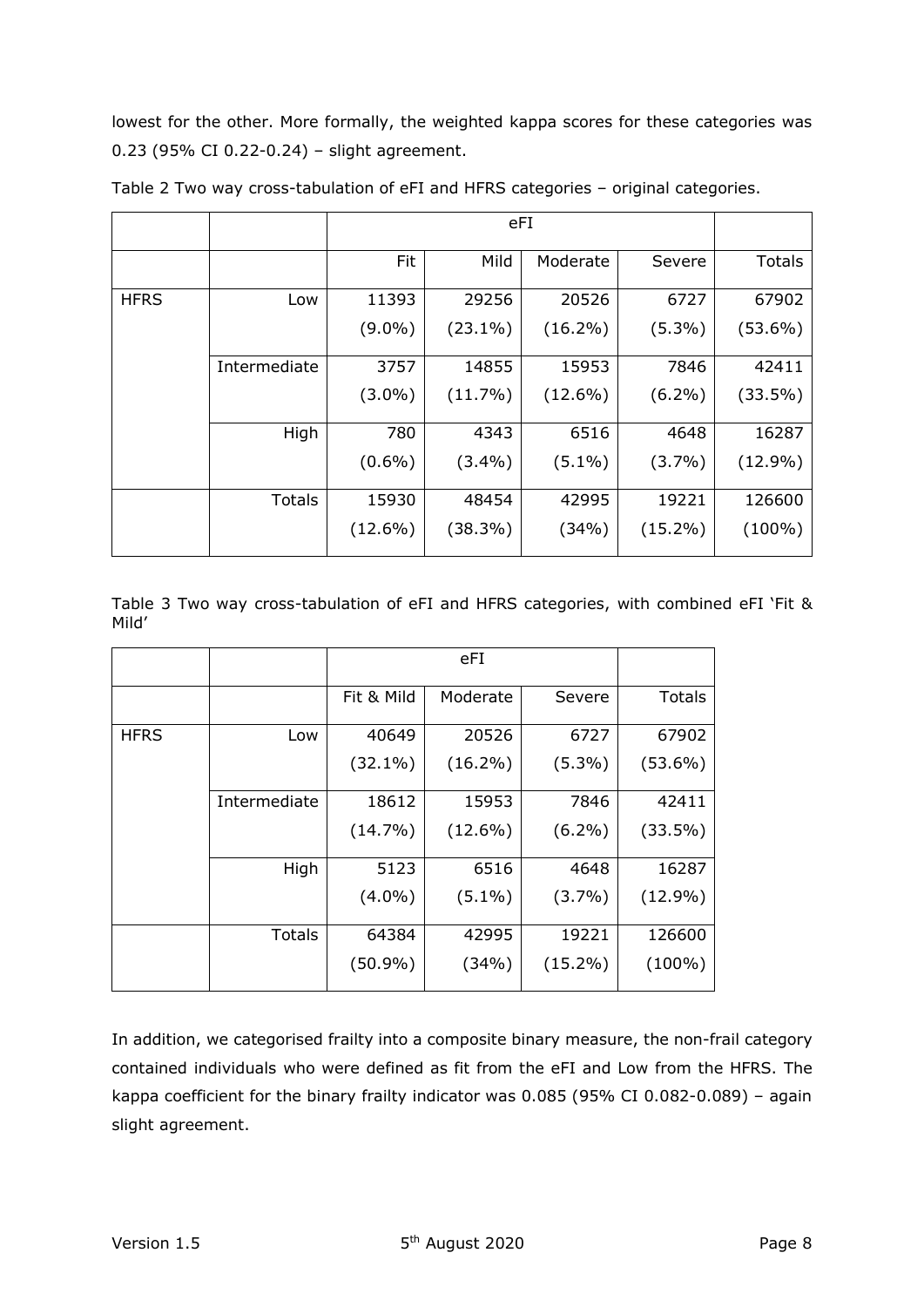The Cox regression models in [Table](#page-8-0) 4 show an increased HR for 90 day mortality, 90 day emergency readmission or 1-year care home admission, as the severity of frailty scores increases for both the HFRS and the eFI. Similarly, the Odds Ratios (ORs) for the logistic regression models were higher for increased frailty severity. The AUC for the models was slightly higher for the HFRS. However, the difference in AUC between the HFRS and eFI did not exceed the *a priori* minimum clinically important difference of 0.05 for any of the models.

| Outcome                   |                | 90 day mortality      | 90 day emergency      | 1-year care home       |
|---------------------------|----------------|-----------------------|-----------------------|------------------------|
|                           |                | HR (95% CI)           | readmission           | <b>HR</b><br>admission |
|                           |                |                       | HR (95% CI)           | (95% CI)               |
|                           | Reference: Low |                       |                       |                        |
| <b>HFRS</b>               | Intermediate   | 1.29 (1.26,1.32)      | 1.37(1.33, 1.41)      | 2.52 (2.38, 2.66)      |
|                           | High           | 1.41(1.36, 1.45)      | 1.69(1.63, 1.75)      | 4.15 (3.89, 4.42)      |
|                           | Age            | 1.03(1.03, 1.03)      | 1.00(0.99, 1.00)      | 1.09(1.08, 1.09)       |
|                           | Male           | 1.29 (1.26,1.32)      | 1.15(1.12, 1.18)      | 0.82(0.78, 0.86)       |
| Concordance               |                | $0.595$ (SE $0.002$ ) | $0.555$ (SE $0.002$ ) | 0.776 (SE 0.002)       |
|                           | Reference: Fit |                       |                       |                        |
| eFI                       | Mild           | 1.00(0.96, 1.04)      | 1.15(1.10, 1.21)      | 1.07(0.98, 1.18)       |
|                           | Moderate       | 1.08(1.03, 1.12)      | 1.38(1.32, 1.45)      | 1.22(1.11, 1.34)       |
|                           | Severe         | 1.16(1.10, 1.21)      | 1.63(1.55, 1.72)      | 1.47(1.33, 1.63)       |
|                           | Age            | 1.03(1.03, 1.03)      | 1.00(1.00, 1.00)      | 1.10(1.10, 1.10)       |
|                           | Male           | 1.29 (1.26,1.32)      | 1.16(1.13, 1.19)      | 0.79(0.76, 0.83)       |
| Concordance               |                | 0.588 (SE 0.002)      | $0.543$ (SE $0.002$ ) | 0.737 (SE 0.003)       |
| Concordance<br>difference |                | 0.007                 | 0.012                 | 0.039                  |

<span id="page-8-0"></span>

| Table 4. Cox Regression models for 90-day mortality, 90-day emergency readmissions to |  |  |  |  |
|---------------------------------------------------------------------------------------|--|--|--|--|
| hospital, and care-home admissions within 1-year.                                     |  |  |  |  |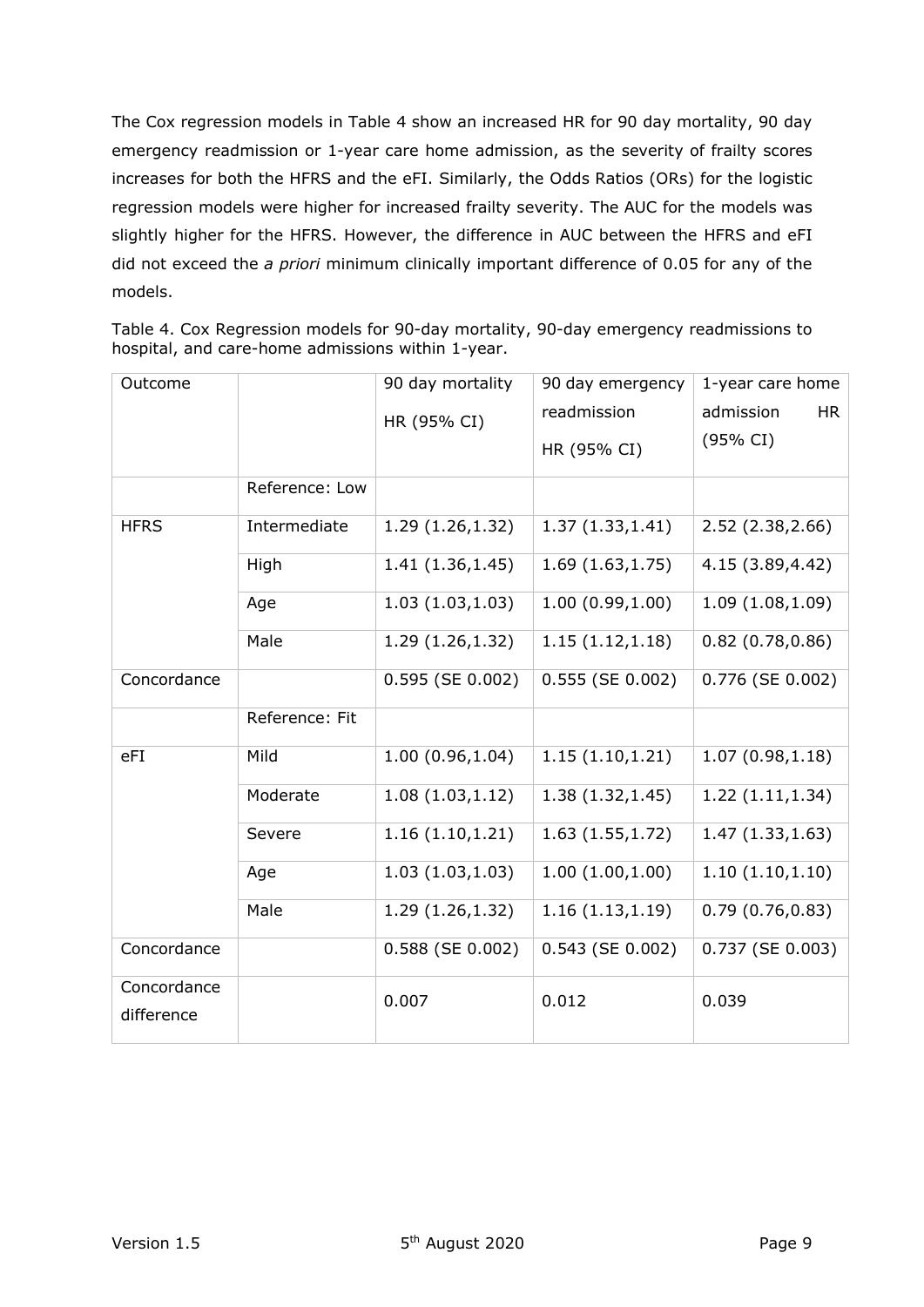Table 5 Adjusted Logistic Regression models for: inpatient deaths, long lengths of stay (greater than 10 days) and 30 day emergency readmission.

| Outcome     |                | Inpatient death  | Length of Stay $>10$ | $30$ -day        |
|-------------|----------------|------------------|----------------------|------------------|
|             |                | OR (95% CI)      | days                 | readmission      |
|             |                |                  | OR (95% CI)          | OR (95% CI)      |
|             |                |                  |                      |                  |
|             | Reference: Low |                  |                      |                  |
| <b>HFRS</b> | Intermediate   | 1.34 (1.29,1.38) | 1.68(1.63, 1.72)     | 1.31(1.25, 1.37) |
|             | High           | 1.44(1.37, 1.51) | 2.07 (1.99, 2.14)    | 1.52(1.43, 1.61) |
|             | Age            | 1.04(1.03, 1.04) | 1.03(1.03, 1.03)     | 0.99(0.99, 0.99) |
|             | Male           | 1.24(1.20, 1.29) | 0.94(0.92, 0.97)     | 1.15(1.10, 1.19) |
| <b>AUC</b>  |                | 0.615            | 0.636                | 0.548            |
|             |                |                  |                      |                  |
|             | Reference: Fit |                  |                      |                  |
| eFI         | Mild           | 1.04(0.98, 1.10) | 1.04(1.00, 1.09)     | 1.11(1.04, 1.18) |
|             | Moderate       | 1.12(1.06, 1.19) | 1.14(1.09, 1.19)     | 1.28(1.20, 1.37) |
|             | Severe         | 1.21(1.13, 1.29) | 1.21(1.15, 1.27)     | 1.44(1.34, 1.55) |
|             | Age            | 1.04(1.04, 1.04) | 1.04(1.04, 1.04)     | 0.99(0.99, 1.00) |
|             | Male           | 1.24(1.20, 1.28) | 0.93(0.91, 0.96)     | 1.16(1.11, 1.20) |
| <b>AUC</b>  |                | 0.608            | 0.609                | 0.536            |
| <b>AUC</b>  |                |                  |                      |                  |
| difference  |                |                  |                      |                  |
| HFRS vs eFI |                | 0.007            | 0.027                | 0.012            |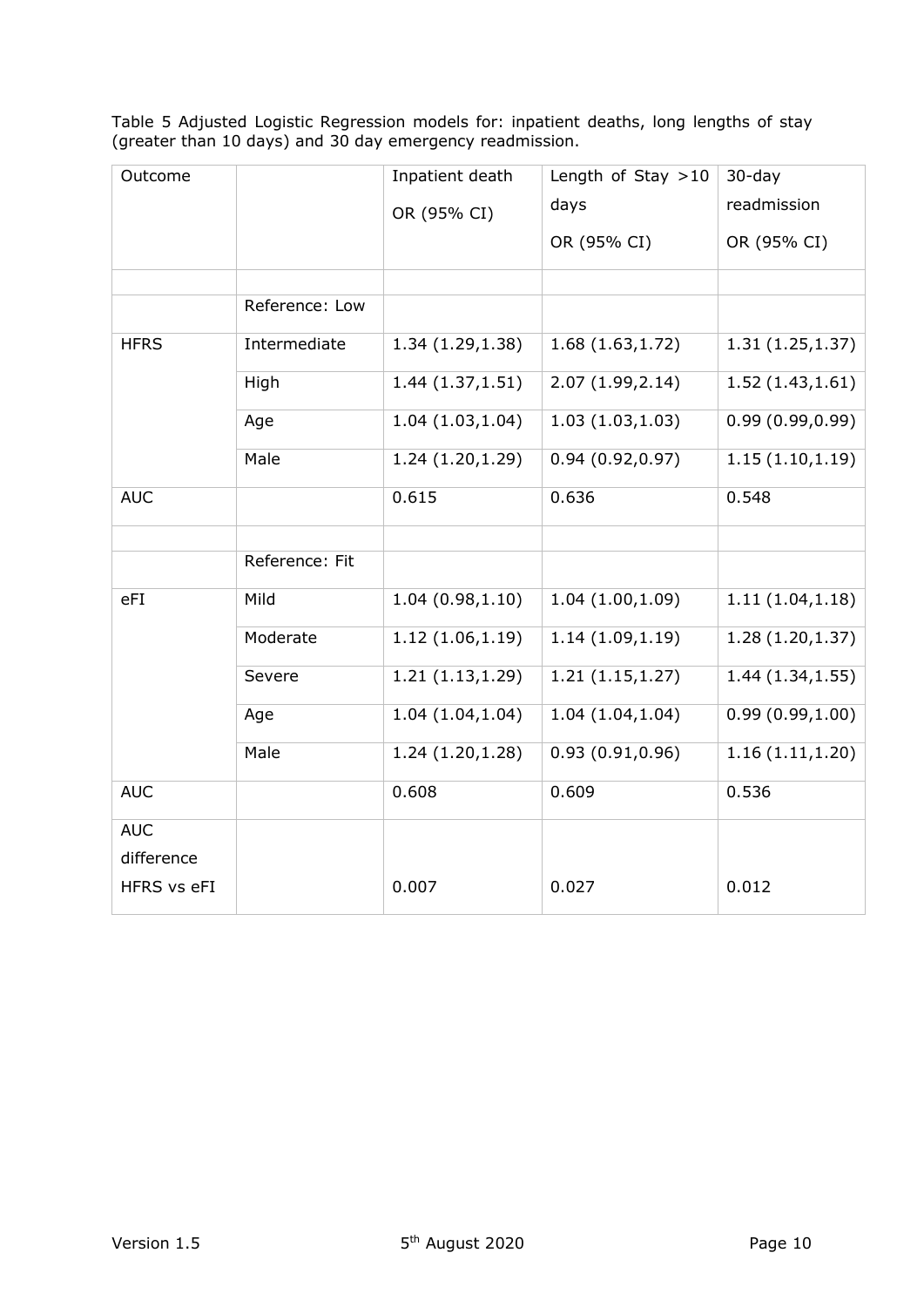#### **Discussion**

This is the first study to compare and contrast the eFI and HFRS. The eFI and HFRS identify different individuals within frailty strata (as shown by Tables 2-3) and the low/slight agreement between categories – this indicates potential for using these measures in combination to obtain more useful individual-level information. Whilst discrimination at key time points was broadly similar for a range of important outcomes (longer stays, readmission, care home admittance, mortality), the HFRS had higher HRs and ORs than the eFI; this may reflect the different cut points used for each tool. Overall neither tool had especially high discrimination when looking at the AUCs; this is an important reminder that whilst such tools can be helpful at the population level (for example, system mapping), they should not be used to guide individual patient clinical decisions.

The study used a national cohort of linked primary and secondary care data along with death records and residential history. This allowed us to generate a large cohort for our analyses which afforded greater precision. The ability to capture institutionalisation at scale is a strength, as this outcome is likely to be very relevant for this population [20]. The study used retrospectively collected administrative data, this data was not specifically generated for research and potentially has errors in the records. It is possible that some clinically relevant, historical (i.e. >two years) primary care diagnoses may not have been captured in the hospital dataset (and therefore the HFRS), which may have affected the agreement between the two scores. HFRS scores are only available for individuals who have had a hospital admission, although this is the majority of older people (75+) over a four year period [21]. Patients were only included if they had been admitted to hospital in the previous two years, which may have affected the sample selection. It is possible that the different time periods for examining records (10 years for eFI vs. two years for HFRS) may have contributed to the poor correlation, though we think this is unlikely. Whilst drawn from multiple areas within Wales, we cannot be sure how the results might generalise to different healthcare settings, especially where there are differences in coding practice.

The advantage of system wide frailty identification, covering primary and secondary care, is that it allows clinicians to think about likely outcomes for patients at the time they are being assessed, informed by robust, objective evidence. For example, an older person with frailty and urgent care needs who has a high frailty score might have an in-patient mortality risk of 30% - management for this individual might be very different to the approach for a similarly aged person with a low frailty score and a 1% risk of death. An accurate prognosis helps inform evidence based treatment decisions, for example using the 'Annualised Number Needed to Treat' data provided in the NICE multi-morbidity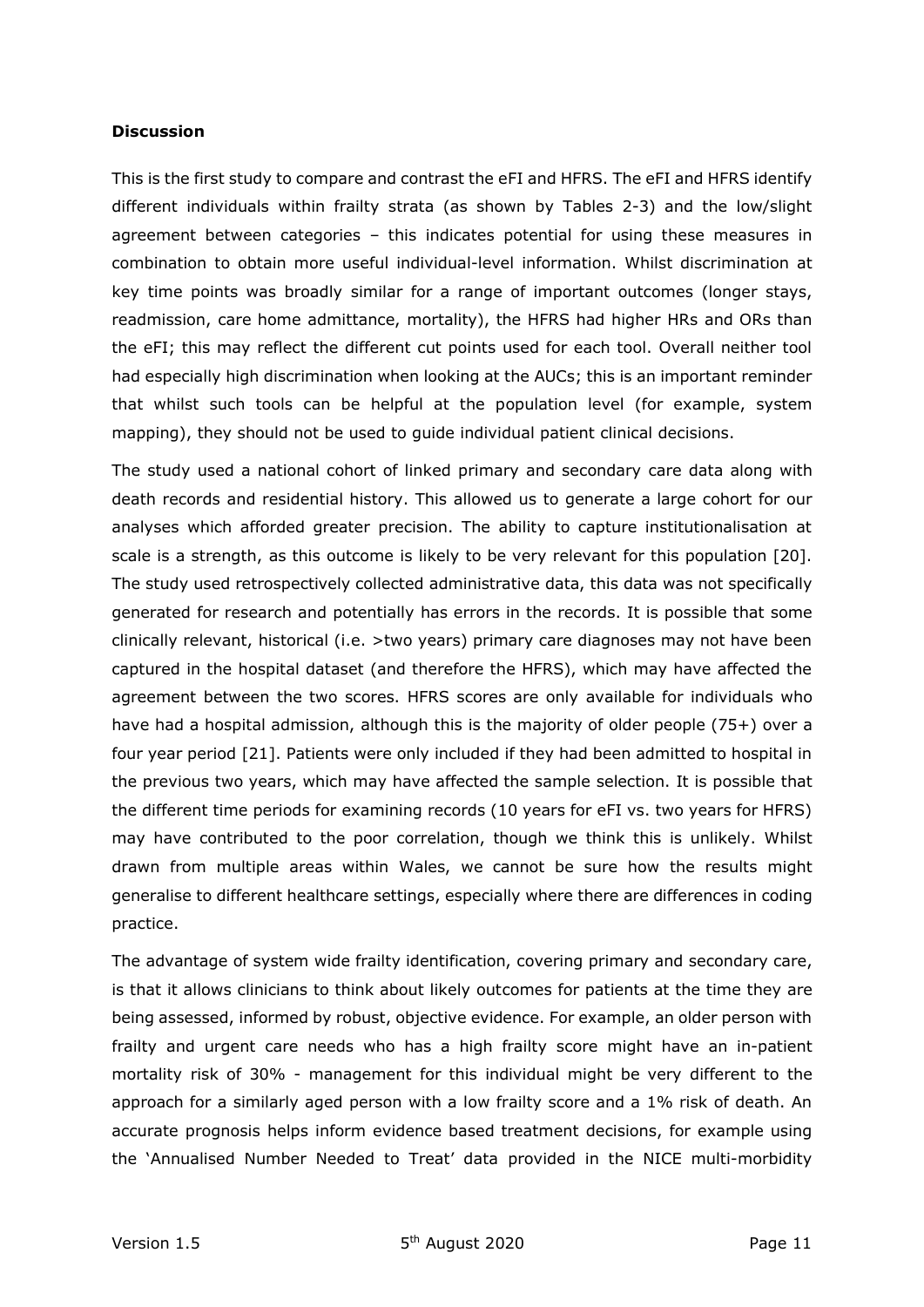guidelines [22]. We observed a high hazard ratio (4.15) for institutionalisation with the HFRS; sadly the clinical pathway is all too often increasing frailty leading to hospitalisation, deconditioning and admission to long term care [23, 24]. Interventions such as CGA[6] may attenuate this trajectory somewhat, so capturing frailty allows systems to observe this 'hidden epidemic' and adjust clinical pathways accordingly. Importantly, clinicians using these scores should be aware of their limitations for predicting outcomes for any individual patient; whilst higher frailty might sensitise clinicians to the likely risk of adverse outcomes, clinical decision should only be taken after a more holistic assessment, and using the principles of shared decision making.

Frailty mapping might also be used to inform service design – for example guiding the need for geriatric interventions, as well as commissioning. An automated frailty identification process allows systems to evaluate large scale changes to clinical pathways with a particular focus on older people with frailty, who are amongst the most vulnerable, but also account for the majority of resource use. Frailty identification also has the potential to be used by trusts and commissioners to inform on service provision and urgent care needs for this target population and guide strategic decisions at the public health level.

Systems considering implementing systematic frailty risk scoring into their Electronic Health Records could reasonably use either the eFI or the HFRS, given the small differences in the AUC between the two tools for the outcomes studied; which tool to use will depend upon the ease of implementation. The advantage of the HFRS is that it uses routine hospital data, and has slightly higher accuracy for predicting time to events such as death or readmission. As many countries have adopted international norms for coding diagnoses (ICD-10), it might be that the HFRS has greater generalisability – although the eFI Read codes have the potential to be mapped to ICD-10 codes.

Future research could explore combining eFI and HFRS scores as well as introducing further refinements to enhance their predictive accuracy. It would also be interesting explore the potential for using dynamic scores enhanced by real time data during hospital admissions, such as early warning scores [3] or laboratory data [4]. Artificial intelligence [5] might offer some new insights on risk stratification, but it is likely that the complexity of frailty (with multiple combinations and permutations of comorbidities, ageing physiology and socioeconomic factors all contributing to frailty) means that we will never achieve sufficient precision at the individual patient level.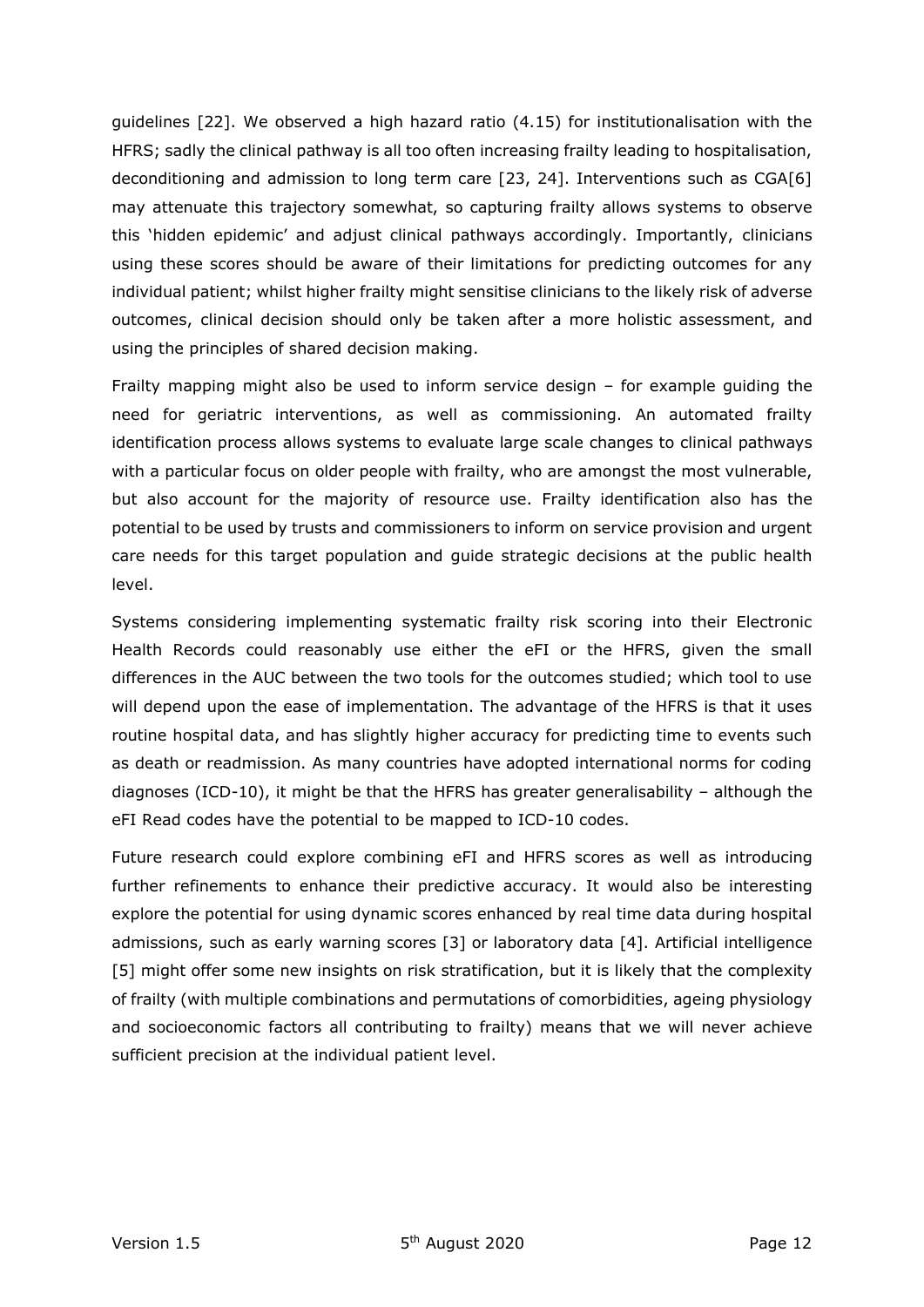## *Conclusions*

The eFI and HFRS are weakly correlated, indicating that the two scores identify different levels of frailty in the same individuals. The risk of adverse outcomes was higher for the increased frailty risk for both the HFRS and the eFI.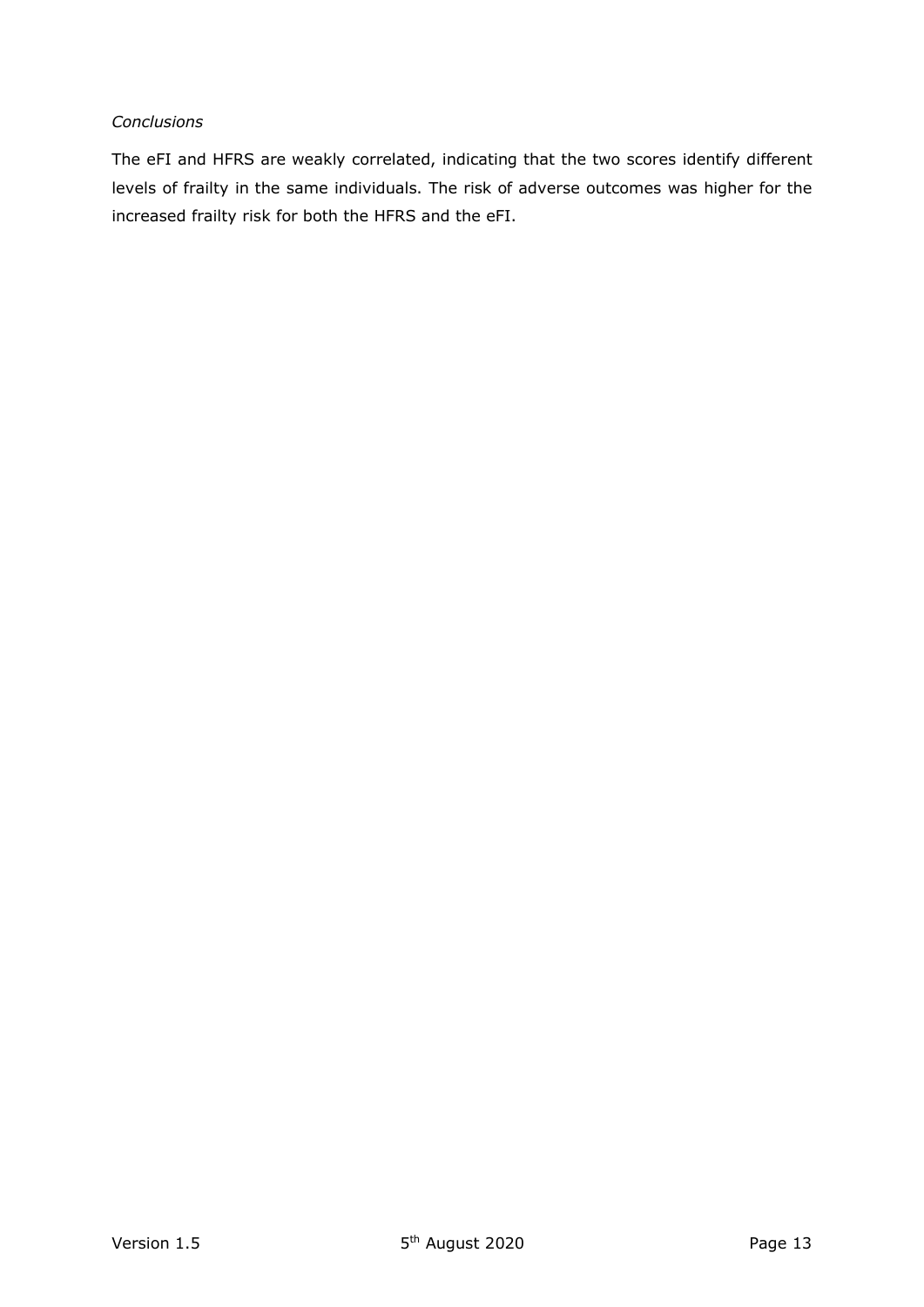## **References**

1. Edmans J, Bradshaw L, Gladman JRF, Franklin M, Berdunov V, Elliott R, et al. The Identification of Seniors at Risk (ISAR) score to predict clinical outcomes and health service costs in older people discharged from UK acute medical units. Age and Ageing. 2013 Nov 2013;42:747-53.

2. Wou F, Gladman JRF, Bradshaw L, Franklin M, Edmans J, Conroy SP. The predictive properties of frailty-rating scales in the acute medical unit. Age and Ageing. 2013 Nov 2013;42:776-81.

3. Keeble E, Arora S, van Oppen J, Williams C, Roberts H, Conroy S. Outcomes of even brief hospital admissions amongst frail older people: a role for secondary prevention of frailty crises in the community? British Journal of General Practice. 2019;In press.

4. Hubbard RE, Peel NM, Samanta M, Gray LC, Mitnitski A, Rockwood K. Frailty status at admission to hospital predicts multiple adverse outcomes. Age and Ageing. 2017 May 22, 2017:1-6.

5. NHS Improvement. Ambulatory emergency care guide: same day acute frailty services: same day acute frailty services. 2018.

6. Ellis G, Gardner M, Tsiachristas A, Langhorne P, Burke O, Harwood R, et al. Comprehensive geriatric assessment for older adults admitted to hospital. Cochrane Database of Systematic Reviews. 2017(9):CD006211.

7. Hartley P, Adamson J, Cunningham C, Embleton G, Romero-Ortuno R. Clinical frailty and functional trajectories in hospitalized older adults: A retrospective observational study. Geriatrics & gerontology international. [Observational Study]. 2017;17(7):1063-8.

8. Romero-Ortuno R, Wallis S, Biram R, Keevil V. Clinical frailty adds to acute illness severity in predicting mortality in hospitalized older adults: An observational study. Eur J Intern Med. 2016 Nov;35:24-34.

9. Wallis SJ, Wall J, Biram RW, Romero-Ortuno R. Association of the clinical frailty scale with hospital outcomes. QJM. 2015 Dec;108(12):943-9.

10. Elliott A, Phelps K, Regen E, Conroy SP. Identifying frailty in the Emergency Department-feasibility study. AGE AND AGEING. [10.1093/ageing/afx089]. 2017 2017/09/01/;46(5):840-5.

11. Elliott A, Hull L, Conroy S. Frailty identification in the emergency department-a systematic review focussing on feasibility. Age Ageing. 2017:1-5.

12. Clegg A, Bates C, Young J, Ryan R, Nichols L, Ann Teale E, et al. Development and validation of an electronic frailty index using routine primary care electronic health record data. Age Ageing. 2016 May;45(3):353-60.

13. Hollinghurst J, Fry R, Akbari A, Clegg A, Lyons RA, Watkins A, et al. External validation of the electronic Frailty Index using the population of Wales within the Secure Anonymised Information Linkage Databank. Age and Ageing. 2019;48(6):922-6.

14. Gilbert T, Neuburger J, Kraindler J, Keeble E, Smith P, Ariti C, et al. Development and validation of a Hospital Frailty Risk Score focusing on older people in acute care settings using electronic hospital records: an observational study. The Lancet. 2018;391(10132):1775-82.

15. Todd OM, Burton JK, Dodds RM, Hollinghurst J, Lyons RA, Quinn TJ, et al. New Horizons in the use of routine data for ageing research. Age and Ageing. 2020.

16. Ford DV, Jones KH, Verplancke J-P, Lyons RA, John G, Brown G, et al. The SAIL Databank: building a national architecture for e-health research and evaluation. BMC Health Services Research. [journal article]. 2009 September 04;9(1):157.

17. Lyons RA, Jones KH, John G, Brooks CJ, Verplancke J-P, Ford DV, et al. The SAIL databank: linking multiple health and social care datasets. BMC Medical Informatics and Decision Making. [journal article]. 2009 January 16;9(1):3.

18. Jones KH, Ford DV, Jones C, Dsilva R, Thompson S, Brooks CJ, et al. A case study of the Secure Anonymous Information Linkage (SAIL) Gateway: A privacy-protecting remote access system for health-related research and evaluation. Journal of Biomedical Informatics. 2014 2014/08/01/;50:196-204.